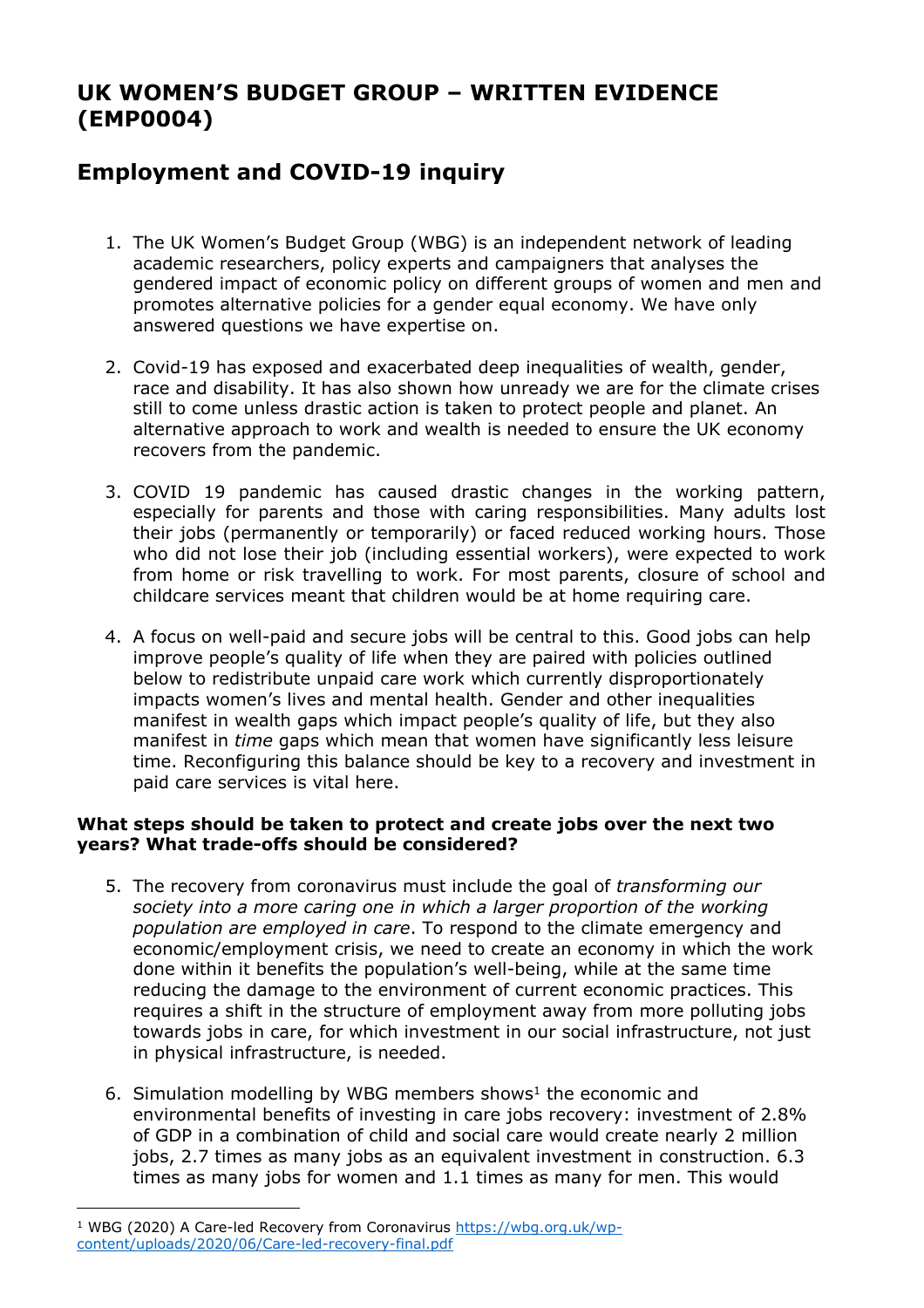increase the employment rate by 4.8% points and reduce the gender employment by 4% points. Investment in construction, unless mitigating measures to combat gender segregation in the industry were put in place, would increase the gender employment gap.

7. These investments are also future proof: Eurostat data tell us that each job created by investment in care is only one third as polluting (in terms of GHG emissions) as each job created by investment in the construction industry<sup>2</sup>. As a result, the total emissions from investing in care are lower, at 85% of those of an equivalent investment in construction, even though *each pound invested in care produces nearly three times as many jobs*. Investment in social infrastructure is environmentally preferable as well as better at creating jobs and promoting equality.

## **What barriers to entering employment could be removed to support the labour market recovery?**

- 8. For women especially, who are the majority of unpaid carers of children, older people and/or disabled people, shortages in care services act as a considerable barrier to paid work. Investment in social infrastructure including adult social and child care, health and education services is integral to allowing all women equal access to the paid employment market. As above this would also have positive employment benefits for women. For those women choosing to balance paid employment and care work, increased Carers' Allowance is vital as is improving the working conditions and rights of part time workers as well as normalising flexible working as day one right.
- 9. The gendered restrictions in the social security system also act as a barrier to paid work for some women: the tapering of Universal Credit at 63% of net income actually reduces the incentive for second earners to enter paid employment, or to work more hours, in comparison with tax credits. Most second earners in heterosexual households are women. In many couples the first earner will already have used up the work allowance in relation to their own wage.

#### **What lessons can be learned from previous recessions and active labour market policy interventions in the UK? What lessons can be learned from schemes and interventions that have been implemented in other countries?**

- 10.The response to the last recession, widespread public service cuts, must not be repeated and will not protect or create jobs. In 2020, the Government has acted quickly to protect jobs during lockdown but as the Coronavirus Job Retention Scheme (CJRS) and Self Employment Income Support Scheme (SEISS) come to end, there is a need to continue to intervene to create and protect jobs. There have been some important lessons learned and some policies that could be replicated beyond the pandemic to promote gender and other forms of equality in the labour market:
- 11.*Intervention is possible and desirable:* both the CJRS and SEISS and other initiatives aimed at slowing the spread of the virus, for example, the housing of homeless people, demonstrate that significant Government intervention in the economy is both possible and desirable. After nearly a decade of fiscal tightening which has disproportionately impacted women, especially Black, Asian and ethnic minority and disabled women<sup>3</sup>, the response to the pandemic

<sup>&</sup>lt;sup>2</sup> Calculations by Jerome De Henau for WBG, using Eurostat data

<https://ec.europa.eu/eurostat/data/database>

<sup>3</sup> WBG (2018) Intersecting inequalities <https://wbg.org.uk/analysis/intersecting-inequalities/>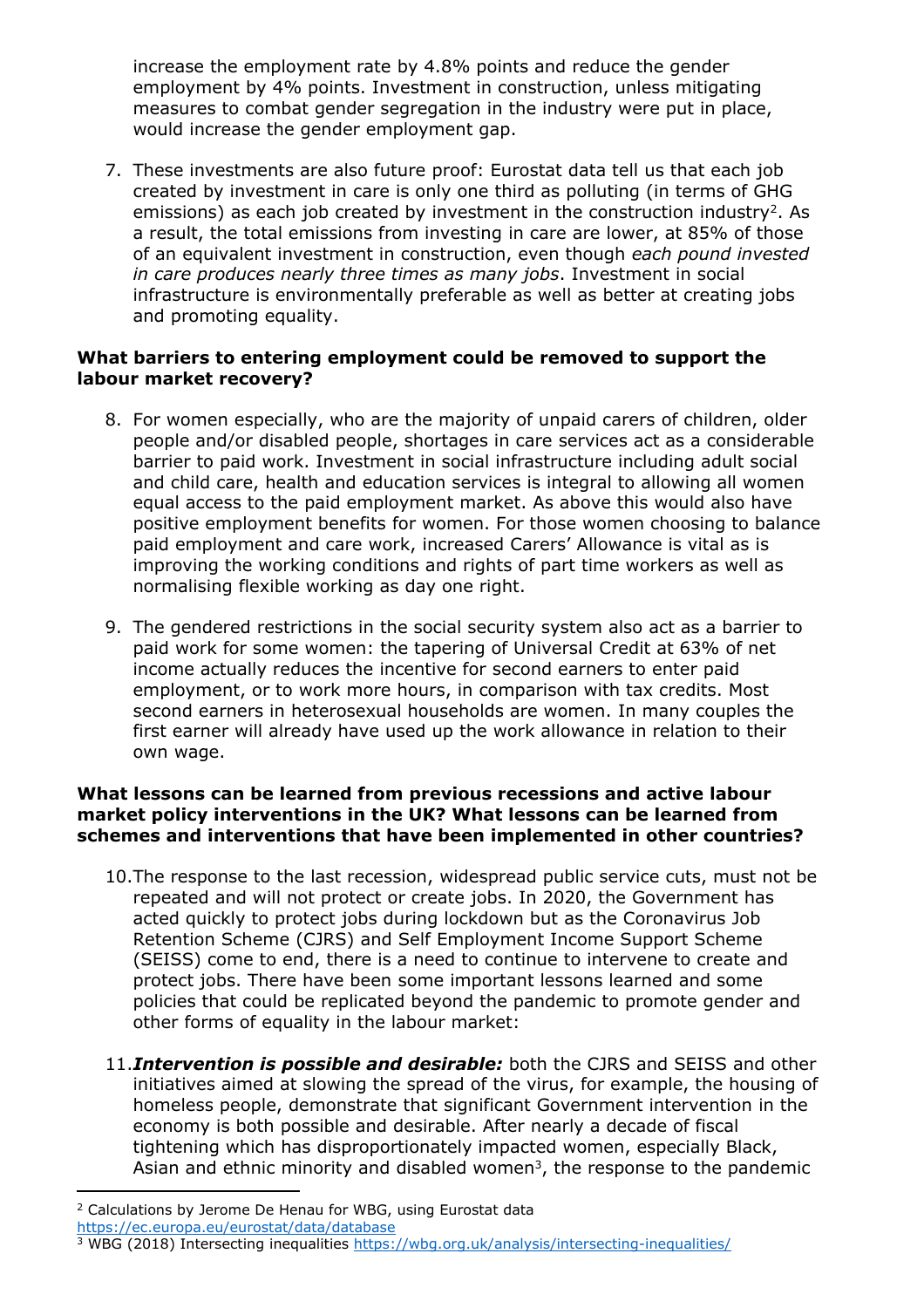has proven austerity to be a political decision, not an economic necessity. Recognising this is crucial to changing the narrative about public spending, which will be necessary if we are to improve the lives of women and minority groups<sup>4</sup>.

- 12.To create and protect jobs post-pandemic, it will be vital to replicate higher levels of Government spending. Public spending is needed to invest in an economic recovery, green jobs and improve our public health infrastructure. But we also need to go further to extend this logic beyond the pandemic to other departments including social security, local government and social care where austerity continues to be the norm. An end to austerity requires refinancing what has been lost, not simply stopping cuts.
- 13.*The value of key work:* Coronavirus has arguably demonstrated that how we value work needs to change. Those who have kept society going have been dubbed 'key workers' and include bus drivers, supermarket workers and care workers. Women are twice as likely to be key workers as men<sup>5</sup> whilst 39% of working mothers are key workers compared with just 27% of the working population as a whole<sup>6</sup> while BAME and migrant women are overrepresented<sup>7</sup>. They are overwhelmingly low paid and insecure work including zero hours contracting is rife<sup>8</sup>. One benefit of this group of workers being singled out is that it makes their exploitation and precarity visible and challenges ideas about what (and whose) work matters. As part of a greener fairer caring economy we need to translate this revaluation into improved pay, rights and working conditions for key workers, especially health and care workers.
- 14.*Care is a public good:* If we have learnt one thing from the pandemic it should be that care – adult social care for the elderly and/or disabled, healthcare and childcare – are the backbone of our society. The Government has encouraged people to 'clap for carers' each week while simultaneously presiding over the catastrophe in residential and domiciliary care, where there have been more than 30,000 excess deaths<sup>9</sup>. Care workers are twice as likely to die from Covid-19 than non-key workers<sup>10</sup>. It's now clear that the precarity, devaluation and low pay of care workers as well as the historic privatisation, financialisation and deregulation of the care sector is at least partly to blame for these fatal consequences<sup>11</sup>. A new settlement for social care which includes better pay, training and working conditions surely cannot be delayed any further. Polling suggests the pandemic has helped build political will for this

<https://www.resolutionfoundation.org/publications/risky-business/>

<https://www.resolutionfoundation.org/publications/risky-business/>

[https://www.laingbuisson.com/wp-content/uploads/2020/06/Covid-story\\_v4.pdf](https://www.laingbuisson.com/wp-content/uploads/2020/06/Covid-story_v4.pdf)

<sup>4</sup> Women are more likely to reply on social security and public services because they are more likely to have unpaid caring responsibilities.

<sup>5</sup> The Resolution Foundation (2020) Risky business

<https://www.resolutionfoundation.org/publications/risky-business/>

<sup>6</sup> The Resolution Foundation (2020) Risky business

<sup>7</sup> WBG (2020) Unequal impact: the gendered economic impact of Covid-19

[https://wbg.org.uk/analysis/consultation-responses/submission-coronavirus-and-the-gendered](https://wbg.org.uk/analysis/consultation-responses/submission-coronavirus-and-the-gendered-economic-impact/)[economic-impact/](https://wbg.org.uk/analysis/consultation-responses/submission-coronavirus-and-the-gendered-economic-impact/)

<sup>8</sup> The Resolution Foundation (2020) Risky business

<sup>9</sup> William, L. and Buisson. (2020) 34,000 older care home residents in England will have died from Covid-19 and collateral damage by the end of June, it is projected. *Care markets*.

<sup>&</sup>lt;sup>10</sup> ONS (2020) Coronavirus (COVID-19) related deaths by occupation, England and Wales: deaths registered between 9 March and 25 May 2020

[https://www.ons.gov.uk/peoplepopulationandcommunity/healthandsocialcare/causesofdeath/bulletins/cor](https://www.ons.gov.uk/peoplepopulationandcommunity/healthandsocialcare/causesofdeath/bulletins/coronaviruscovid19relateddeathsbyoccupationenglandandwales/deathsregisteredbetween9marchand25may2020#women-and-deaths-involving-covid-19-by-occupation) [onaviruscovid19relateddeathsbyoccupationenglandandwales/deathsregisteredbetween9marchand25may2](https://www.ons.gov.uk/peoplepopulationandcommunity/healthandsocialcare/causesofdeath/bulletins/coronaviruscovid19relateddeathsbyoccupationenglandandwales/deathsregisteredbetween9marchand25may2020#women-and-deaths-involving-covid-19-by-occupation) [020#women-and-deaths-involving-covid-19-by-occupation](https://www.ons.gov.uk/peoplepopulationandcommunity/healthandsocialcare/causesofdeath/bulletins/coronaviruscovid19relateddeathsbyoccupationenglandandwales/deathsregisteredbetween9marchand25may2020#women-and-deaths-involving-covid-19-by-occupation)

<sup>&</sup>lt;sup>11</sup> WBG (2020) Coronavirus and the past, present and future of social care <https://wbg.org.uk/blog/coronavirus-and-the-past-present-and-future-of-social-care/>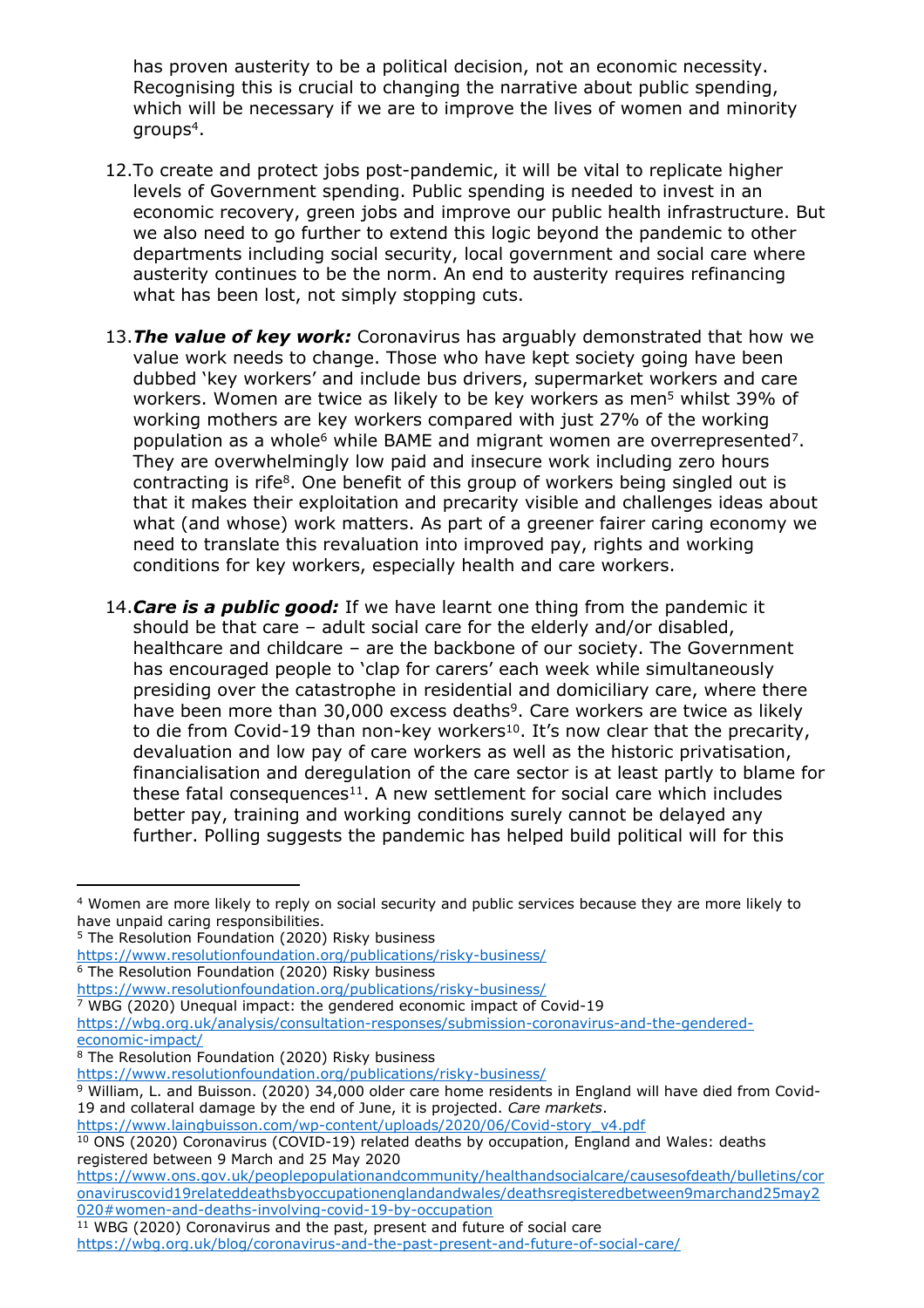much needed change: for example, polling by the Fawcett Society shows that 7 in 10 Conservative voters support a rise in income tax to fund social care $12$ .

- 15.*Infrastructure isn't just roads and rails:* The Government has demonstrated that economic intervention is possible and necessary to mitigate the worst economic effects of the pandemic. It is now starting to make the case for investment in infrastructure as key to creating jobs and a post-pandemic recovery. This is a positive divergence from policies of the past decade. However, spending priorities are misquided: the ambition to 'build build build' is a crucial acknowledgement that investment is central to economic recovery, but it neglects both the climate emergency and gender inequality. Of course, green energy, transport and housing will be required for a greener fairer economy, but investing only in construction of physical infrastructure risks sustaining gendered segregation in the labour market where just 12% of construction workers are women,<sup>13</sup> unless specific measures are taken to ensure that the majority of such construction jobs go to women.
- 16.But above all, it is investment in social infrastructure where short term funding injections and long-term settlements are desperately needed. Many social care providers and childcare centres are now facing possible insolvency due to increased costs and decreased demand as a result of safety concerns. Even before the pandemic 1 in 7 older people had unmet care needs while only 57% of local authorities had enough childcare for parents working full time<sup>14</sup>. Postpandemic investment policies must include substantial investment in care if they are to be beneficial for the whole of society and create an economic recovery that improves people's quality of life, not just GDP.
- 17.*We all need social security sometimes:* The economic fallout from Covid-19 is only just beginning; yet there are many reports of widespread job losses, increases in social security claims and an 89% increase in food bank usage (more for families with children)<sup>15</sup>. This last figure in part demonstrates that Universal Credit and other social security benefits are failing to protect people from poverty and destitution. This failure pre-dates Covid-19, since we know that both in-work and child poverty have increased since the system was introduced<sup>16</sup>. The Coronavirus crisis also presents a moment to reconfigure the British public's approach to social security since many people who may never have imagined themselves doing so are now relying on social protection of one form or another, whether it be the job retention scheme (CJRS), selfemployment support payments (SEISS), Jobseeker's Allowance or Universal Credit. For too long the 'skiver' and 'scrounger' narratives have dominated the conversation to demonise those claiming benefits; but the Government must ensure that people remember that the social security system is a universal protection against risk that everyone might need to use to some point. This could spur on political will for the much-needed overhaul of the system outlined below.

[content/uploads/2020/06/Care-led-recovery-final.pdf](https://wbg.org.uk/wp-content/uploads/2020/06/Care-led-recovery-final.pdf)

 $12$  The Fawcett Society (2020) The vast majority of the public think care workers are underpaid <https://www.fawcettsociety.org.uk/news/vast-majority-of-the-public-think-care-workers-are-underpaid> <sup>13</sup> GMB (2020) Construction industry just 12.5% women and 5.4% BAME

<https://www.gmb.org.uk/news/construction-industry-just-125-women-and-54-bame> <sup>14</sup> WBG (2020) A Care-led Recovery from Coronavirus [https://wbg.org.uk/wp-](https://wbg.org.uk/wp-content/uploads/2020/06/Care-led-recovery-final.pdf)

<sup>15</sup> The Trussell Trust (2020) Press release: UK food banks report busiest month ever [https://www.trusselltrust.org/category/press-](https://www.trusselltrust.org/category/press-releases/#:~:text=The%20Trussell%20Trust%20reports%20a,the%20same%20period%20last%20year)

[releases/#:~:text=The%20Trussell%20Trust%20reports%20a,the%20same%20period%20last%20year](https://www.trusselltrust.org/category/press-releases/#:~:text=The%20Trussell%20Trust%20reports%20a,the%20same%20period%20last%20year) <sup>16</sup> The Joseph Rowntree Foundation (2020) What has driven the rise of in-work poverty? [https://www.jrf.org.uk/report/what-has-driven-rise-work-](https://www.jrf.org.uk/report/what-has-driven-rise-work-poverty#:~:text=As%20a%20society%20we%20believe,workers%20now%20live%20in%20poverty.&text=Over%20the%20last%20five%20years,low%20growth%20in%20their%20earnings)

[poverty#:~:text=As%20a%20society%20we%20believe,workers%20now%20live%20in%20poverty.&te](https://www.jrf.org.uk/report/what-has-driven-rise-work-poverty#:~:text=As%20a%20society%20we%20believe,workers%20now%20live%20in%20poverty.&text=Over%20the%20last%20five%20years,low%20growth%20in%20their%20earnings) [xt=Over%20the%20last%20five%20years,low%20growth%20in%20their%20earnings.](https://www.jrf.org.uk/report/what-has-driven-rise-work-poverty#:~:text=As%20a%20society%20we%20believe,workers%20now%20live%20in%20poverty.&text=Over%20the%20last%20five%20years,low%20growth%20in%20their%20earnings)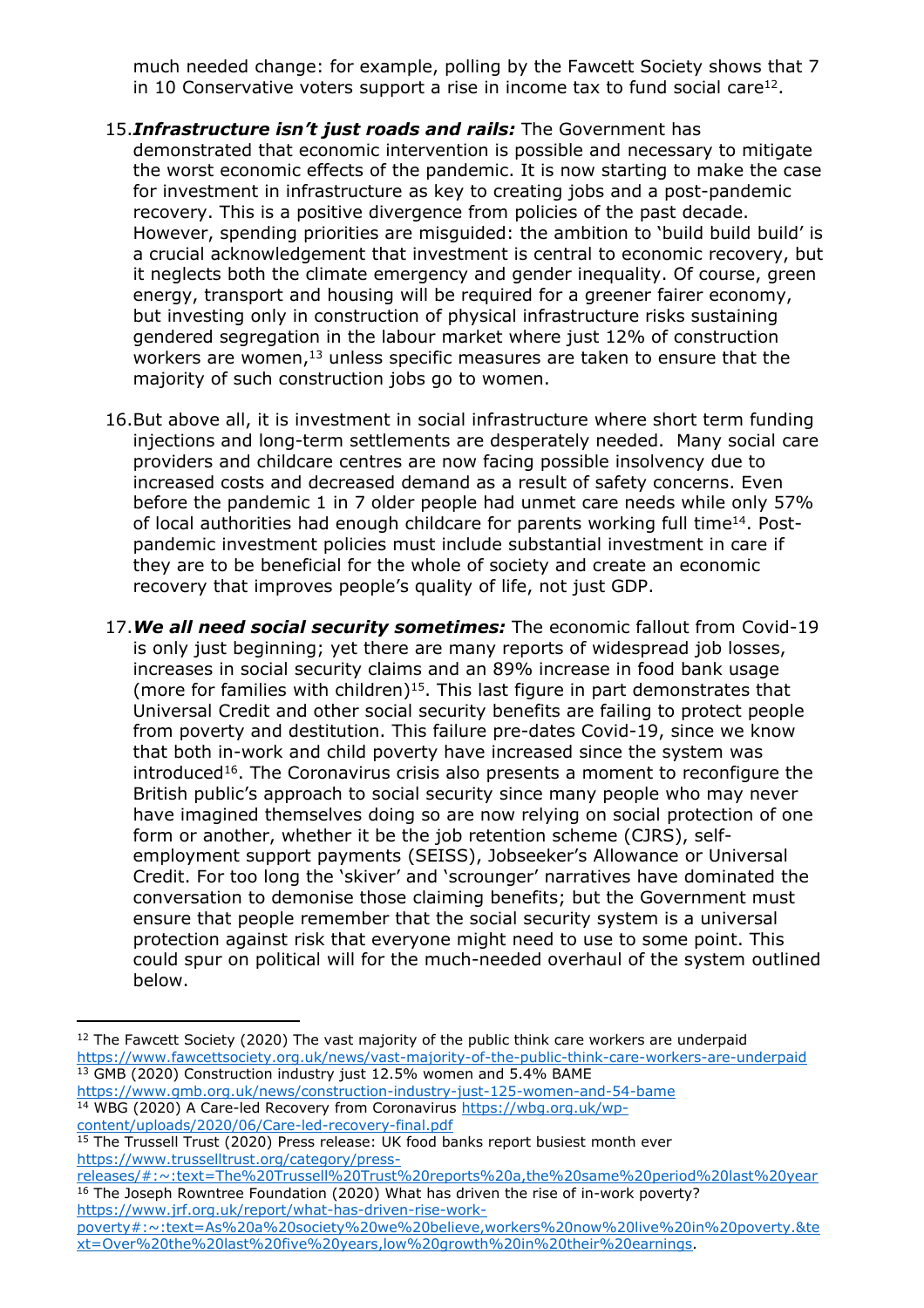#### **What steps should be taken to create a sustainable recovery over the medium and longer term?**

- 18.Action to tackle the climate emergency and decarbonise must be central to recovery plans. These should aim to leave the UK in a better position socially and economically than it was before, especially in terms of wellbeing. The recovery should aim to rebuild key public services that have been hardest hit and ensure people have access to the services that they need in a way that ends poverty, promotes equality and fosters a more caring society. Progress should be measured by indices of well-being and various measures of gender and other types of inequality, not just of incomes, but of access to services and other opportunities.
- 19.*A Care-led Recovery:* as above, the stimulus package for recovery from Covid-19 must include a focus on care including healthcare, adult social care, care and independent living for disabled people and childcare. These sectors were underfunded before Covid-19, but the pandemic has exposed and exacerbated shortfalls in both the quality and quantity of care available. Since women are the majority of those in need of care, the majority of those working in the care sector, and the majority of those providing unpaid this is also a matter of gender equality.
	- a. A new settlement for the social care sector cannot be delayed any further: underfunding, precarity, low pay and lack of regulation in the adult social care sector is partly to blame for the number of excess deaths from Coronavirus. WBG calls for sustainably funded National Care Service with a highly trained, well-paid workforce providing high quality care to all who need it.
	- b. Universal free childcare is needed to prevent attainment gaps widening further for children. It would also help protect against the danger of a twotier return to work whereby women are restricted from returning to work at the same time as men by childcare shortages. This should be accompanied by a new system of shared parental leave.
	- c. Those working in care, health and education must be recognised for their enormous contribution to society that pre-dates Covid-19. Their pay and employment security must be a first priority.
- 20.*Redistributing unpaid care*: prior to the pandemic women were doing 60% more unpaid work than men, which limited their time for paid work. Employment strategies must include policies redistribute this unpaid labour. Investment in childcare and social care as set out above will be crucial for this. It also requires genuinely shared parental leave policies whereby well-paid, individual, non-transferable entitlements are available for each parent $17$ , as well as policies outlined above like flexible working. Increases to paid Carers' Leave and Carers' Allowance are also key to allow people but especially women to care and work without suffering financial penalties.
- 21.*Redistributing wealth:* must be a central component of a greener, fairer economy, reducing gender and other inequalities (men, especially white men, have more wealth and financial assets than women due to the historic gender pay gap<sup>18</sup>). Taxation is central to this, as below. More detailed proposals for a fairer, gender-equal tax system can be found on WBG's website<sup>19</sup>.

- <sup>18</sup> WBG (2019) Taxation and gender [https://wbg.org.uk/commission/inputs-to-the-commission/policy](https://wbg.org.uk/commission/inputs-to-the-commission/policy-papers-social-security-and-taxation/)[papers-social-security-and-taxation/](https://wbg.org.uk/commission/inputs-to-the-commission/policy-papers-social-security-and-taxation/)
- <sup>19</sup> Himmelweit, S. and Bennett, F. (2020) Taxation and social security [https://wbg.org.uk/wp-](https://wbg.org.uk/wp-content/uploads/2020/03/tax-and-social-security-overview.pdf)

<sup>17</sup> WBG (2020) Parental leave and pay [https://wbg.org.uk/wp-content/uploads/2020/03/WBG-Parental](https://wbg.org.uk/wp-content/uploads/2020/03/WBG-Parental-leave-and-pay.pdf)[leave-and-pay.pdf](https://wbg.org.uk/wp-content/uploads/2020/03/WBG-Parental-leave-and-pay.pdf)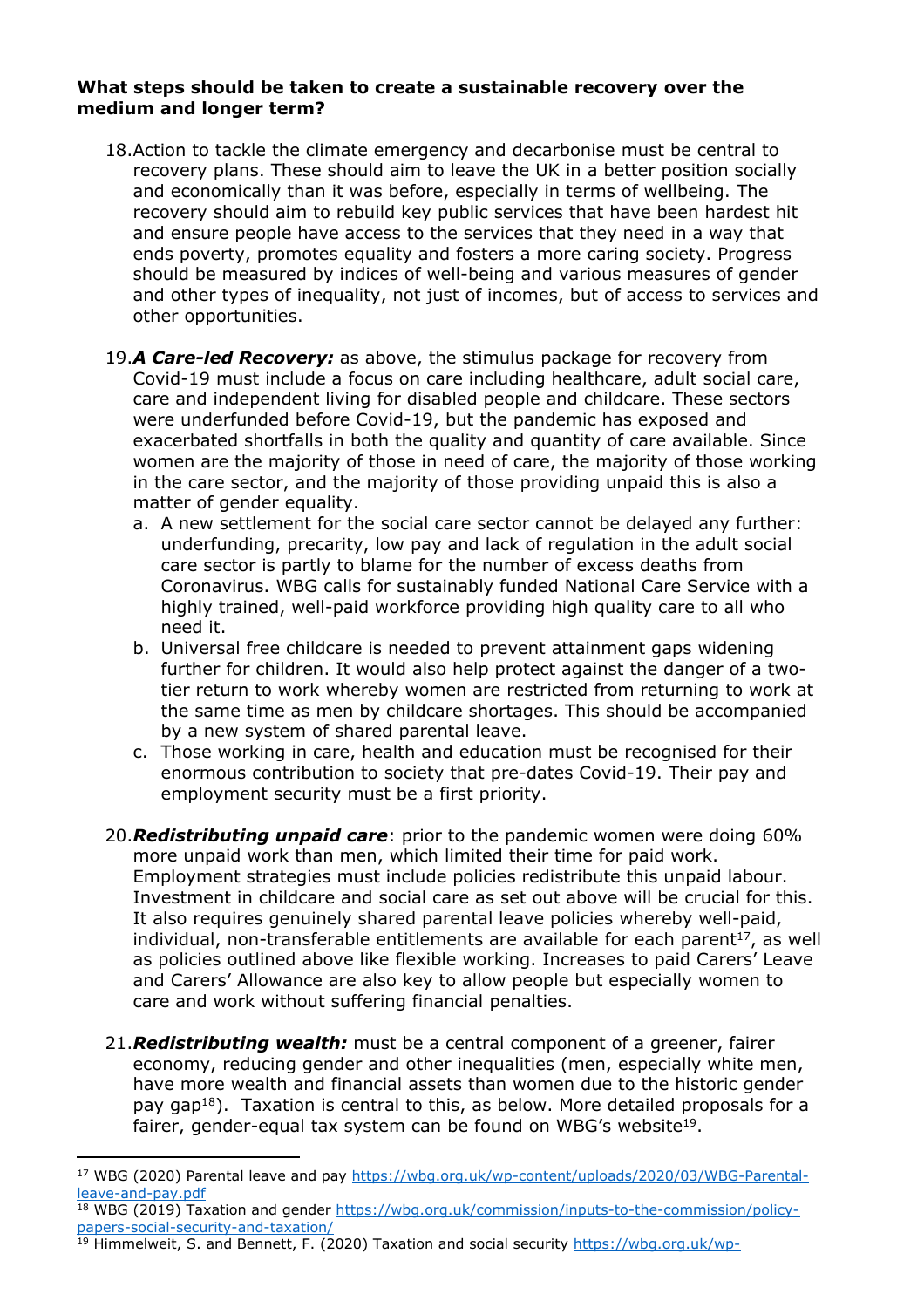# **How should the Government support training and skills development?**

- 22.There are opportunities to reskill and divert people who have lost their jobs as a result of the Covid-19 pandemic as well as creating green and caring jobs by investing in social and physical infrastructure projects. The UK Women's Budget Group echoes the call from the Trade Union Congress that these new jobs are paid at an increased and accurate real living wage, are securely contracted and unionised<sup>20</sup>. The Government should invest in innovative ways to transfer peoples' skills from high-carbon sectors like aviation into low-carbon sectors like care, hospitality and education.
- 23.For all sectors of new investment including care and green infrastructure/technology, there will be a need to recruit and reskill workers diverted from sectors that have been hardest hit such as aviation and hospitality or, those whose jobs are at risk through automation. This will require providing subsidies or other incentives (including paid education leave) to support access to training and development programmes and give more people, especially for women and people from low-income and BAME backgrounds, access to high-skilled work.
- 24.In the care sector, like most other areas of new investment, workers' skills also need investment. Although we are prepared to entrust our young and old to them, most of those working in child and adult care are classified as unskilled, given minimal training, often on zero-hours contracts, with little or no prospects for promotion. Care work is high-skilled work requiring substantial training throughout a workers' career. Training opportunities and qualifications ought to reflect this at every level and be designed to recruit younger people and men as well as women into the caring professions.
- 25.Investment in the greener fairer economy should be accompanied by action to reduce occupational segregation and enable women to take advantage of the new green jobs created. We must not see a replication of inequalities of pay, seniority and roles in the design of these new green jobs. This is particularly for construction jobs. Currently just 12% of construction workers are women and 5.4% are Black, Asian or ethnic minorities<sup>21</sup>. It's crucial that new green sectors train, employ and retain women and ethnic minority workers so that they can benefit from investment in green physical infrastructure. A good example of this occurred during the construction of the Olympic 2012 sites<sup>22</sup>.
- 26.At the same time, efforts must be made to encourage more men into jobs in the sectors where women currently predominate such as education, health and care, by increasing pay, and improving job security and career prospects, which would also help close the gender pay gap.
- 27.Education and training also have a role in ending such occupational segregation. This requires funding for programmes in schools, universities and vocational education to support women and girls, especially those from disadvantaged backgrounds, into STEM roles, including green ones, and men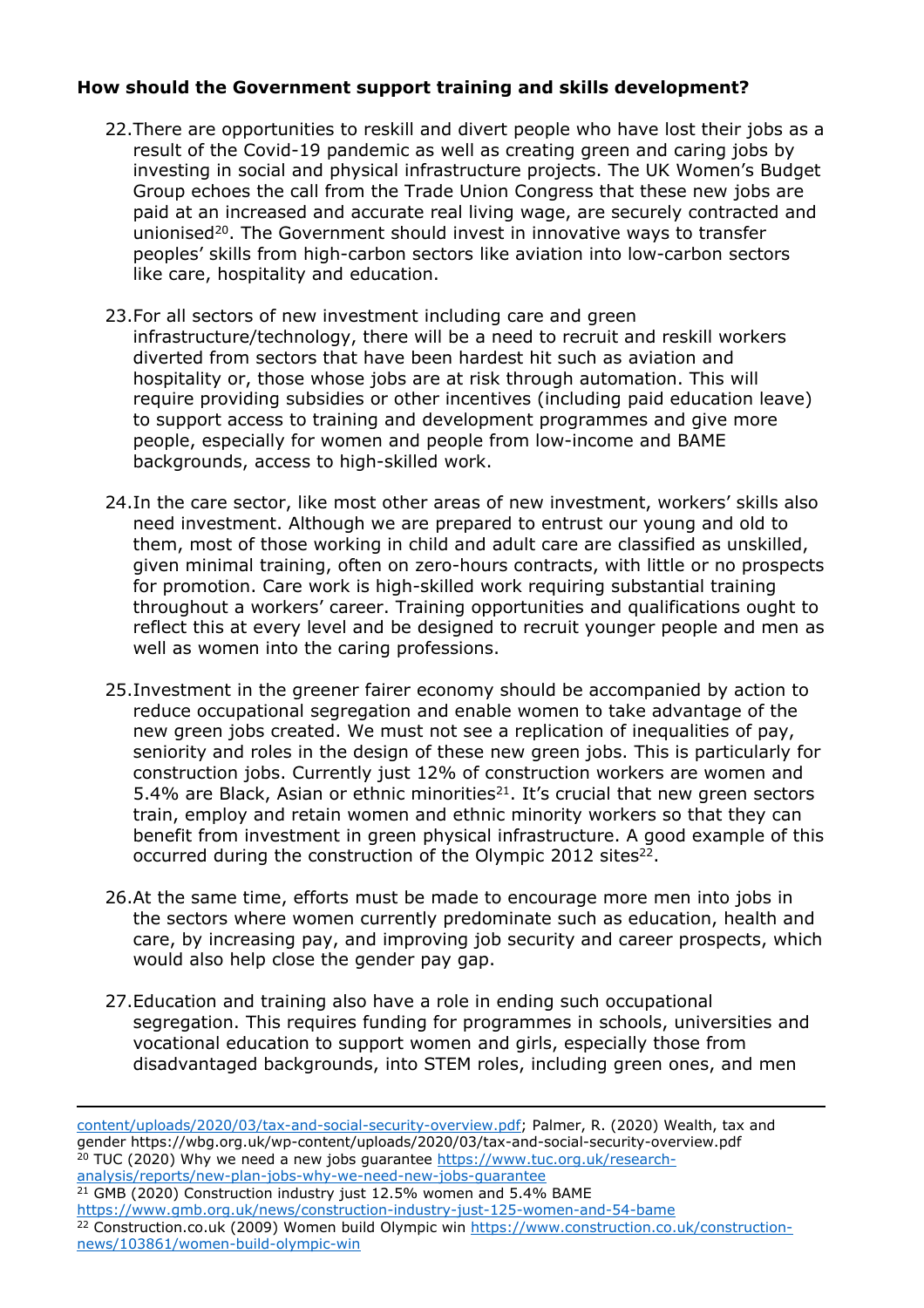into more caring roles, through training and apprenticeships. This should be accompanied by financial support, including subsided training and paid education leave, to support women, low-income and BAME people to access training and development programmes and give more people access to highskilled work in the new green economy.

28.Prior to the pandemic women were doing 60% more unpaid work than men, which limited their time for paid work. Employment strategies must include policies redistribute this unpaid labour. Investment in childcare and social care as set out above will be crucial for this. It also requires genuinely shared parental leave policies whereby well-paid, individual, non-transferable entitlements are available for each parent<sup>23</sup>, and is also available for other types of care.

#### **What positive and negative trends in employment may have been accelerated as a result of COVID-19?**

- 29.Parents and other with caring responsibilities have had their employment patterns altered in positive and negative ways. COVID-19 pandemic has arguably changed how parents daily work time allocation. Following the pandemic, parents paid work takes up an average of 3 hours partly driven by the loss of employment. Before pandemic (2014/15) comparable figures show that on a regular school day parents did  $6.5$  hours of paid work.  $^{24}$
- 30.Research from WBG members at the University College London (UCL) suggests that trends in employment have affected mother and father differently. So far research has been contradictory but one study from UCL in April found that mothers may be more likely to lose their job, quit or be furloughed compared to fathers. For example, mothers who were in work in February were 9 percentage points less likely to be currently working or pay in April. Those mothers who are working are more likely to be interrupted (50% more often) than fathers during working time. This indicates not only concern about women's labour market enrolment, but those who are still in employment are also being interrupted to carryout non-work-related duties. It may be signal employers that mothers cannot handle the workload and are less productive. This may affect mothers future career progression. <sup>25</sup>
- 31.Those parents who are not working have substituted previous work time for childcare and household responsibilities. On average, the same UCL study found that the need for childcare has increased, and parents allocate on average 40 additional hours of childcare a week. Although both parents take part in childcare activities, there is a significant gender difference in the proportion of time allocated. Mothers who stopped paid work while their partners continue to do twice as many childcare and housework as their partners. While in a reverse situation where the father stops working, the childcare and housework are shared equally. Specifically, for childcare, most of the hours are done by women; for example, women on average do 10 additional hours of childcare a week compared to men. The amount of childcare done by women is less sensitive to employment than it is for men whereby men undertake childcare if

<sup>&</sup>lt;sup>23</sup> WBG (2020) Parental leave and pay [https://wbg.org.uk/wp-content/uploads/2020/03/WBG-Parental](https://wbg.org.uk/wp-content/uploads/2020/03/WBG-Parental-leave-and-pay.pdf)[leave-and-pay.pdf](https://wbg.org.uk/wp-content/uploads/2020/03/WBG-Parental-leave-and-pay.pdf)

<sup>24</sup> Andrew, A., Cattan, S., Dias, M.C., Farquharson, C., Kraftman, L., Krutikova, S., Phimister, A. and Sevilla, A., 2020. How are mothers and fathers balancing work and family under lockdown?". *Institute for Fiscal Studies*.. <https://www.ifs.org.uk/publications/14860>

<sup>&</sup>lt;sup>25</sup> Andrew, A., Cattan, S., Dias, M.C., Farquharson, C., Kraftman, L., Krutikova, S., Phimister, A. and Sevilla, A., 2020. How are mothers and fathers balancing work and family under lockdown?". *Institute for Fiscal Studies*. <https://www.ifs.org.uk/publications/14860>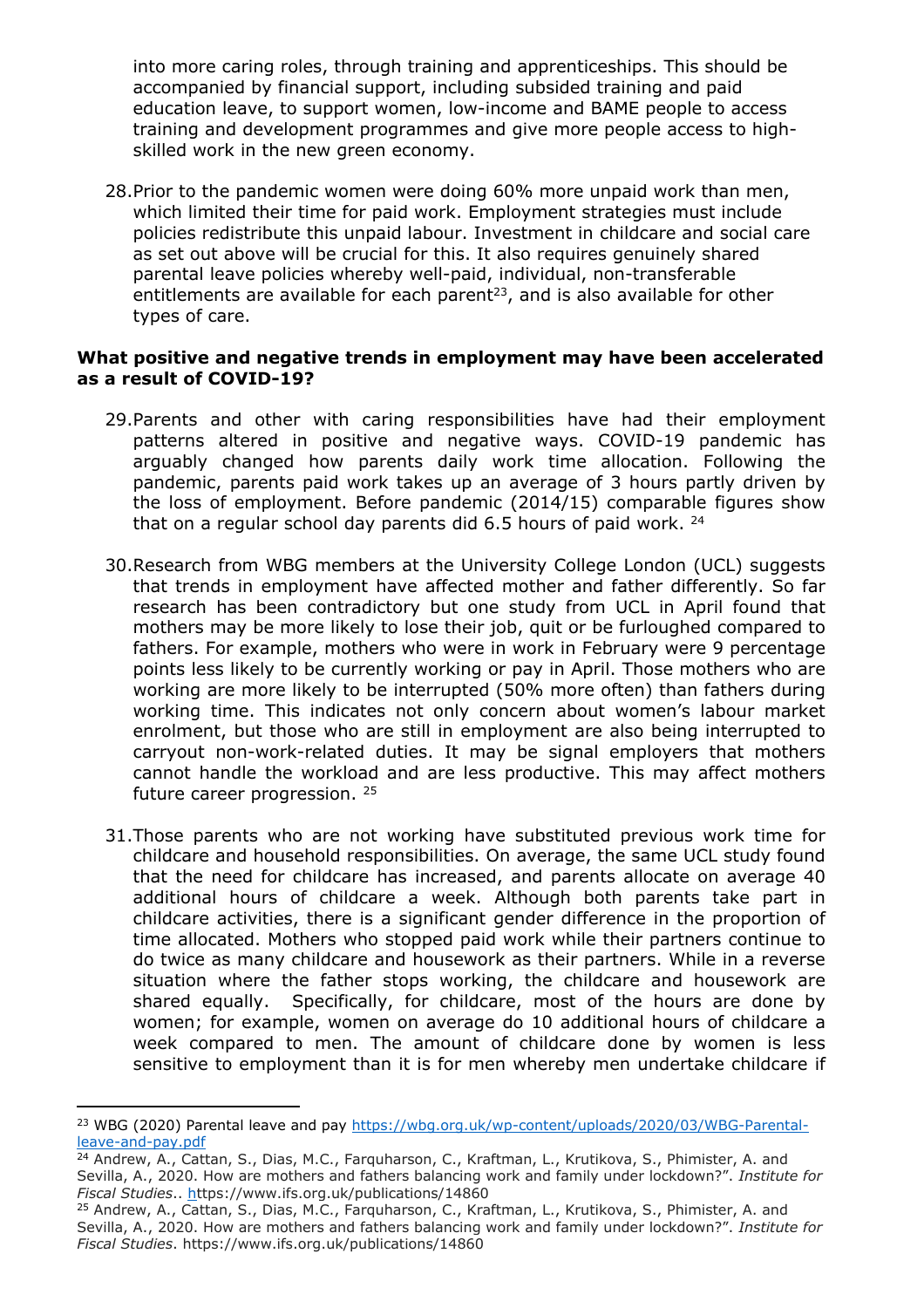they have time outside of working hours. The research has also shown that on average, the gender childcare gap has fallen by around 10 per cent. The fall is mainly dependent on fathers employment status. There is a more significant change in the gender childcare gap if the father is out of work or furloughed. <sup>26</sup>

## 32.**Predictions:**

- a. The impact of COVID-19 is most likely to result in the greater gender gap in pay and promotion. Mothers are more likely to lose their jobs or to have reduced working hours. Further, they are more likely to interrupted during work time compared to father that may affect productivity. These factors may lead employers to penalise mothers when making pay and promotion decisions in the future.
- b. The increase in childcare by father may have a prolonged effect on how couples' view towards childcare. It may lead to a fairer childcare responsibility among parents and help to reduce the childcare gap.
- 33.*POSTIVE: Flexible working: l*ockdown has surely made the case for flexible, remote and home working - even as it has also exposed the gendered tensions with childcare shortages and the enduring inequalities of unpaid work. Women and equality organisations have long called for flexible working to be written into law as a 'day one right' and this was effectively introduced during the Coronavirus lockdown. As the Government encourages people back to offices, there is an opportunity for it and employers to acknowledge the benefits of flexible remote working, not only to reduce the environmental costs of commuting, but to ease people's lives especially of those with caring responsibilities and disabled people. Nonetheless, flexible working cannot be a substitute for universal affordable childcare and genuinely shared parental leave<sup>27</sup> .
- 34. Throughout the pandemic it has been reported by the IFS, ONS<sup>28</sup> and many private polls<sup>29</sup> that women have taken on considerably more of the unpaid childcare and home schooling than men. The childcare sector is in crisis with a quarter of nurseries or 150,000 childcare places suggesting they might close within the year<sup>30</sup> and the Government is now encouraging employers to force workers back to offices, without ensuring childcare is available. A key lesson of the pandemic must be that flexible working is possible, and can help those with unpaid care responsibilities, but needs to be backed up by affordable highquality care provision.
- 35.**NEGATIVE: zero hours contracts:** latest ONS employment figures show record increase of 17.4% in people on zero-hour contracts compared to last year. This was driven by men, who make up 95% of new zero-hour contract workers.<sup>31</sup> There are now over a million zero hour contracts in the UK and,

```
covid-19-pandemic
```
<sup>29</sup> IFS (2020) How are mothers and fathers coping under lockdown?

<sup>&</sup>lt;sup>26</sup> Sevilla & Smith (forthcoming). "Baby steps: The gender division of childcare during the COVID19 pandemic." Oxford Review of Economic Policy, issue 36(S1) [https://www.iza.org/publications/dp/13302/baby-steps-the-gender-division-of-childcare-during-the-](https://www.iza.org/publications/dp/13302/baby-steps-the-gender-division-of-childcare-during-the-covid-19-pandemic)

<sup>&</sup>lt;sup>27</sup> For more information about both these policies, see WBG submission to a 2019 BEIS inquiry on shared parental leave WBG (2019) Parental leave and pay [https://wbg.org.uk/wp](https://wbg.org.uk/wp-content/uploads/2020/03/WBG-Parental-leave-and-pay.pdf)[content/uploads/2020/03/WBG-Parental-leave-and-pay.pdf](https://wbg.org.uk/wp-content/uploads/2020/03/WBG-Parental-leave-and-pay.pdf)

<sup>&</sup>lt;sup>28</sup> ONS (2020) Parenting in lockdown: Coronavirus and the effects on work-life balance [https://www.ons.gov.uk/peoplepopulationandcommunity/healthandsocialcare/conditionsanddiseases/artic](https://www.ons.gov.uk/peoplepopulationandcommunity/healthandsocialcare/conditionsanddiseases/articles/parentinginlockdowncoronavirusandtheeffectsonworklifebalance/2020-07-22) [les/parentinginlockdowncoronavirusandtheeffectsonworklifebalance/2020-07-22](https://www.ons.gov.uk/peoplepopulationandcommunity/healthandsocialcare/conditionsanddiseases/articles/parentinginlockdowncoronavirusandtheeffectsonworklifebalance/2020-07-22)

<https://www.ifs.org.uk/publications/14860> and University of Cambridge (2020) Women bear brunt of coronavirus economic shutdown in UK and US. [https://www.cam.ac.uk/research/news/women-bear](https://www.cam.ac.uk/research/news/women-bear-brunt-of-coronavirus-economic-shutdown-in-uk-and-us)[brunt-of-coronavirus-economic-shutdown-in-uk-and-us](https://www.cam.ac.uk/research/news/women-bear-brunt-of-coronavirus-economic-shutdown-in-uk-and-us)

<sup>&</sup>lt;sup>30</sup> The Guardian (2020) UK childcare industry crushed by Coronavirus crisis

<https://www.theguardian.com/education/2020/apr/24/childcare-industry-crushed-by-coronavirus-crisis>